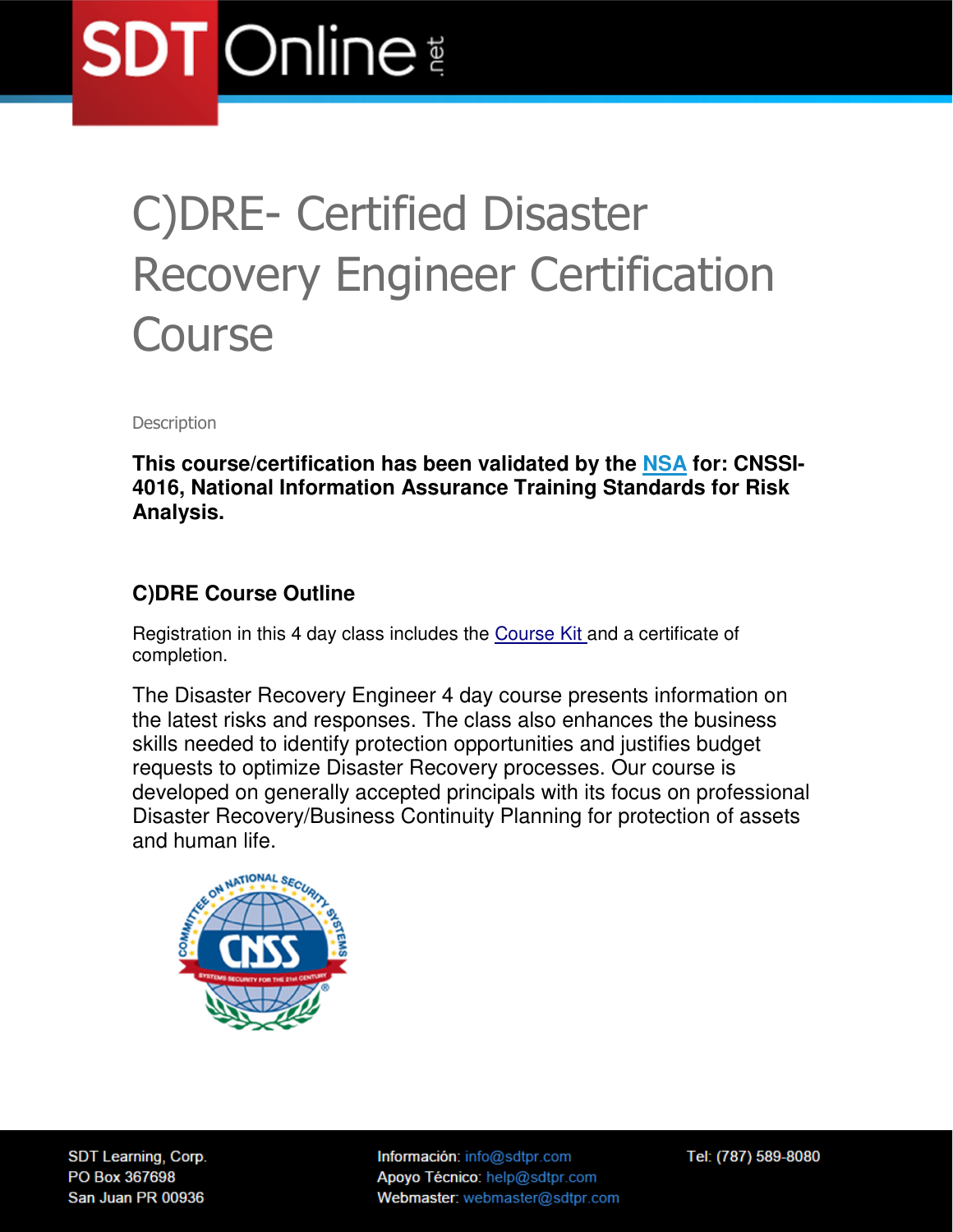### **SDT** Online

Delivered via: live on line, instructor led at the mile2 HQ, instructor led at a mile2 authorized training center, or instructor led at customer location (contact mile2 for details).

The comprehensive Certified Disaster Recovery Engineer course goes beyond traditional BCP training - preparing students for industry certification in Business Continuity planning, and presenting the latest methodologies and best practices for real-world systems recovery. Students receive a solid foundation of instruction that will enable them to create meaningful business continuity plans. In addition, students will learn the latest methods for protection and recovery of technology in their organizations. Mile2 trainers are more than instructors – they have extensive experience and are active in the industry. At Mile2, we believe emphasis on both industry standards and real world experiences are essential to providing a robust and comprehensive learning experience. Additionally, each student will leave the course with the start of their own Business Continuity/Disaster Recovery Plan, developed with mentored oversight of the instructor.

Upon completion, the student will have a fundamental knowledge of DR/BCP planning. Students will enjoy an in-depth course that is continuously updated to maintain and incorporate the ever changing DR/BCP requirements. This course offers up-to-date information that has been developed by leading risk management professionals. Participants will also take with them the foundation document for their own custom DR/BCP plan.

#### **Course Information**

1. Various sample deliverables are offered utilizing public domain templates, checklist and forms.

2. Templates will change continuously adapting to changes in the DR/BCP domain.

3. Mile2 consultants working in the DR/BCP and security field will be dynamically implementing new scenarios that are over and above the base scenarios used in student workbook.

4. Please note that this is not a class that will explain the very intricacies of each and every technique and template available.

5. Mile2 consultants regularly update information used in this class.